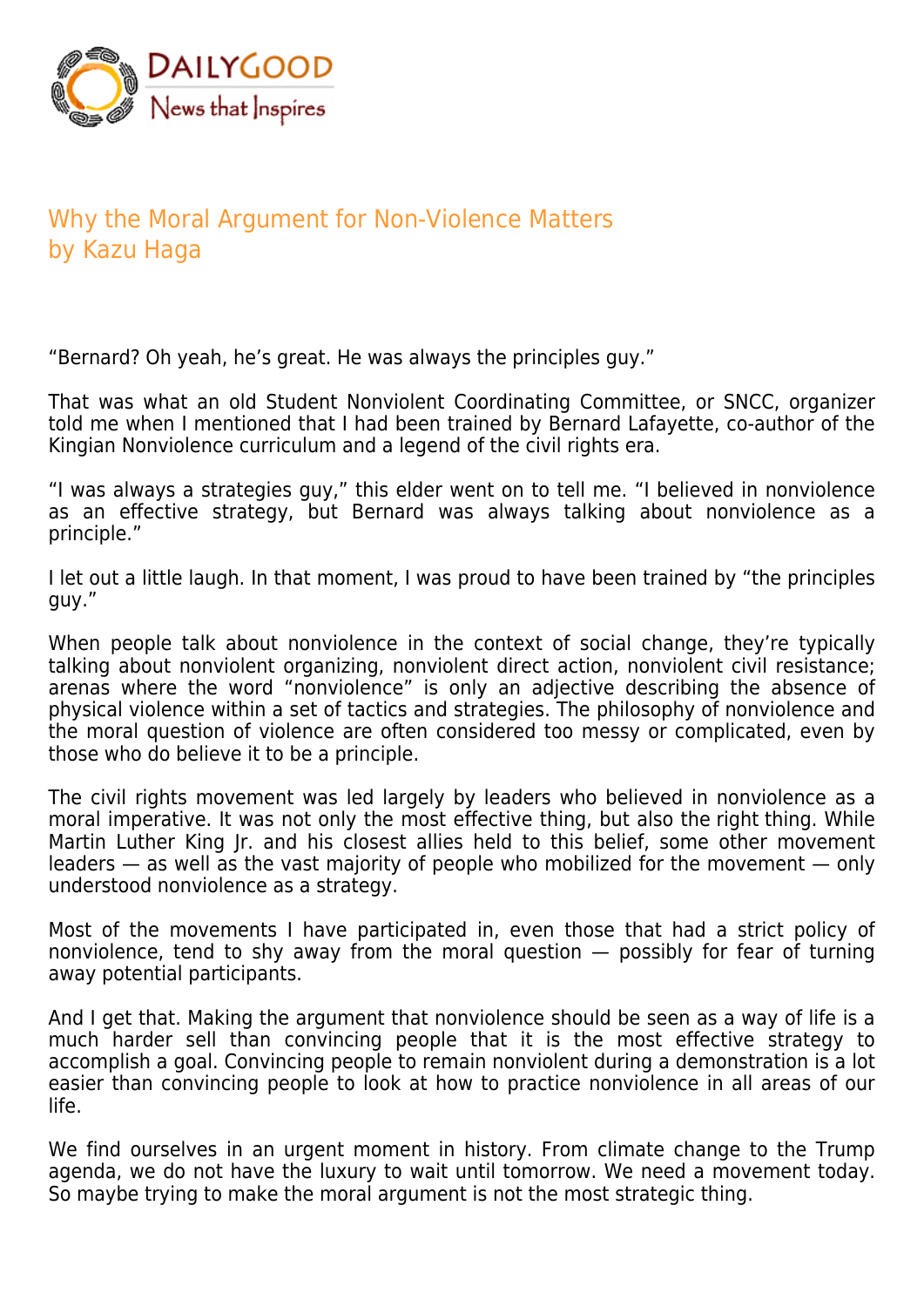But King taught us that it is never the wrong time to do the right thing. And so, I believe the time is right to make the argument that violence itself is our biggest enemy.

Honoring violence

Making the moral argument for nonviolence does not mean placing a moral judgment on those who use or advocate for violence, especially as a means for self-defense.

As an advocate for nonviolence, I have learned a great deal from the likes of the Black Panther Party, the Zapatistas, the Deacons for Defense and the anarchists in the Spanish Civil War, among others. Their struggles and sacrifices should never be discounted, nor should we ignore the many lessons from their movements.

We should also never judge those who have used violence for self-defense in interpersonal relationships — abusive relationships, robberies, assaults, etc. If people felt like that was their only means of protecting themselves, I only pray that they were okay.

Finally, we need to acknowledge the extreme levels of violence that many people are born into because of systemic injustice. We put people into generations of poverty and invest in a culture of violence, then judge them for reacting with violence? As inarticulate as it may be, even riots are typically a cry for peace from a people who have never had it.

So violence can be an effective tool to protect yourself and others against a threat, and it can be used to express outrage about injustice. There is great value in both.

Yet violence is also limited in one very important way, and that is that violence can never create relationships.

Violence can never get you closer to reconciliation, closer to King's "beloved community," the reconciled world with justice for all people. And that is perhaps the most significant difference between a principled nonviolent approach and an approach using violence or nonviolence that is strictly strategic. The goals are different.

Resolution vs. reconciliation

In movements that are violent or simply use nonviolent tactics, the goal is victory, where victory is defined as "your" people beating "those" people to win your demands. The victory is over your opponents. But in a principled approach, there is no victory until you've won your opponents over.

In a principled nonviolent approach, the goal is always reconciliation and steps toward beloved community. The goal is always to build and strengthen relationships and to bring people and communities together, not separate them. If we are not able to find ways to bring communities together, we will always have separation, violence and injustice.

Even if you are able to achieve short-term gains, if relationships between people were harmed in the conflict and you are further away from each other as a result, then it is not a victory at all. If only your tactics are nonviolent and not your worldview, whatever issue you're working on may get resolved, but the relationships don't get repaired.

It was a team of incarcerated Kingian Nonviolence trainers in Soledad Prison that taught me this during a conversation we were having about the difference between conflict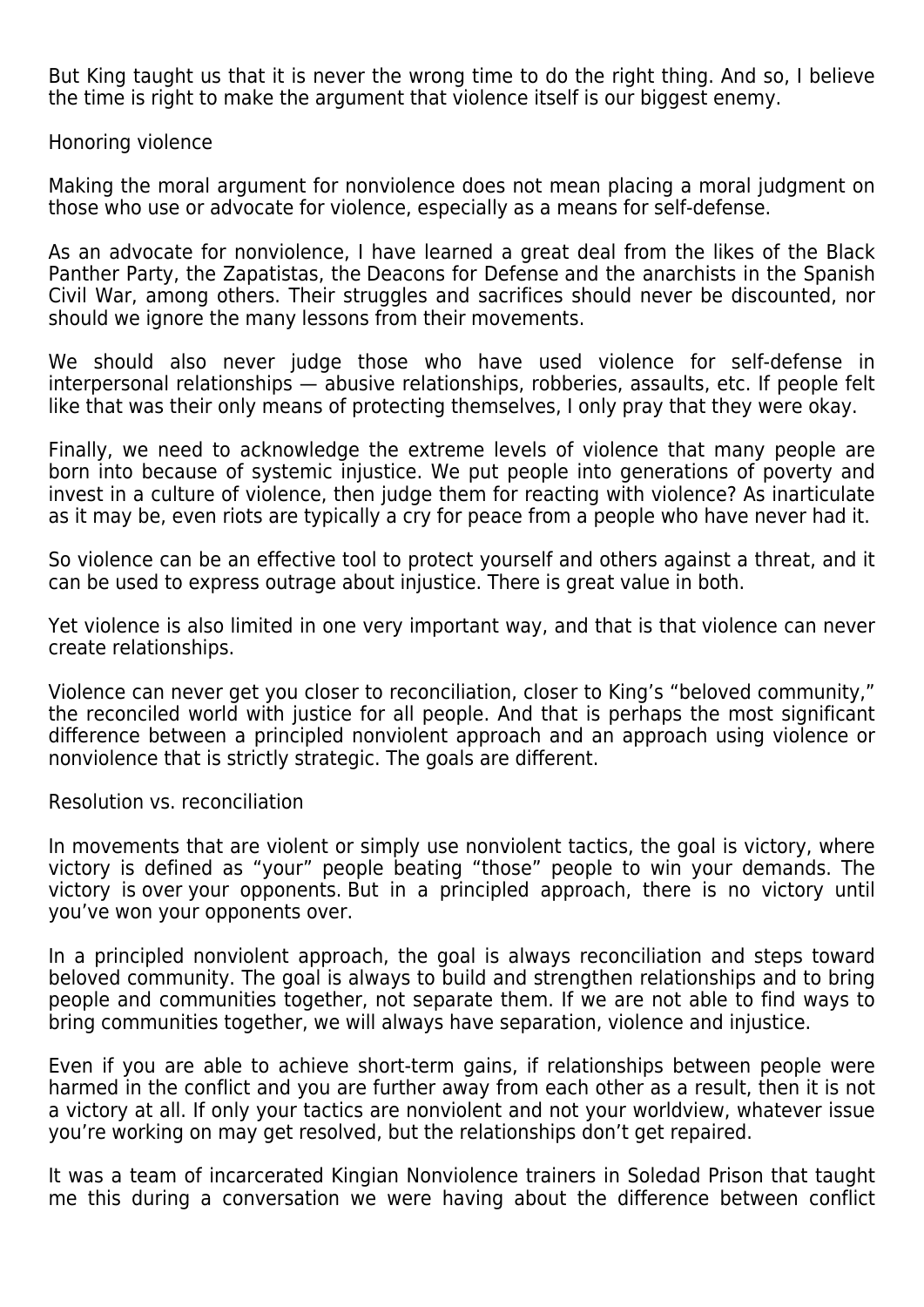resolution and conflict reconciliation.

Conflict resolution is about fixing issues. Conflict reconciliation is about repairing relationships. Resolving an issue is about the mind. It's about policies, structures, laws  $$ the causes of violence. Reconciling a relationship is about the heart. It's about the people, the stories, the history — the human impact of violence.

The levels of violence today are so heightened that there will be times when movements will need to use assertive and militant nonviolent tactics to stop the immediate harm and demand change.

As Marshall Rosenberg, the founder of nonviolent communication, says, we need to, "use the minimum amount of force necessary to stop the immediate harm." And we never think about what the "minimum amount" looks like.

That is the realm of nonviolent strategies and tactics like noncooperation and civil disobedience. Tactics that could stop the construction of a pipeline, pass voter protection laws or even lead to a political revolution.

But if we stop there, the relationships between the communities are still divided, and there could still be fear, mistrust and resentment. If the human relationships are not healed, the conflict will resurface again on some other issue. Any peace gained through political revolution but not a revolution of relationships is short-lived.

Reconciliation is what a principled nonviolent approach demands.

The need for healing

The very nature of violence is unjust. As Rev. James Lawson, one of the lead trainers for the civil rights movement, has said, "Violence has a very simple dynamic. I make you suffer more than I suffer. I make you suffer until you cry uncle." It is the very idea that we can use force, fear and intimidation to get what we want that is our enemy.

Because violence hurts. Period.

We all know that. We've all experienced it — physical, emotional and spiritual. It hurts to get punched, but it hurts more to feel abandoned, alone, ashamed, hopeless, desperate, unworthy, afraid, used. And too often, we are made to feel those things by people in our own families, in our own movements, in our own communities.

Being committed to a principled approach to nonviolence requires us to look at the pain that we carry ourselves, and the pain that we inflict on each other within our communities. It is easy to point the finger and say that the violence is "over there."

I have talked to too many people who shared that the traumas they carry were only re-triggered and made worse by the violence they witnessed within movements. When we say that we are committed to nonviolence, we are not only saying that we want to stop the violence "over there" that "those people" are committing. We also try to work on the ways we ourselves perpetuate harm as a result of our own unhealed traumas. We are working to heal our own selves as much as anyone we perceive as our enemies. We are working to change how we relate to each other in own communities as much as we are working to change any policy.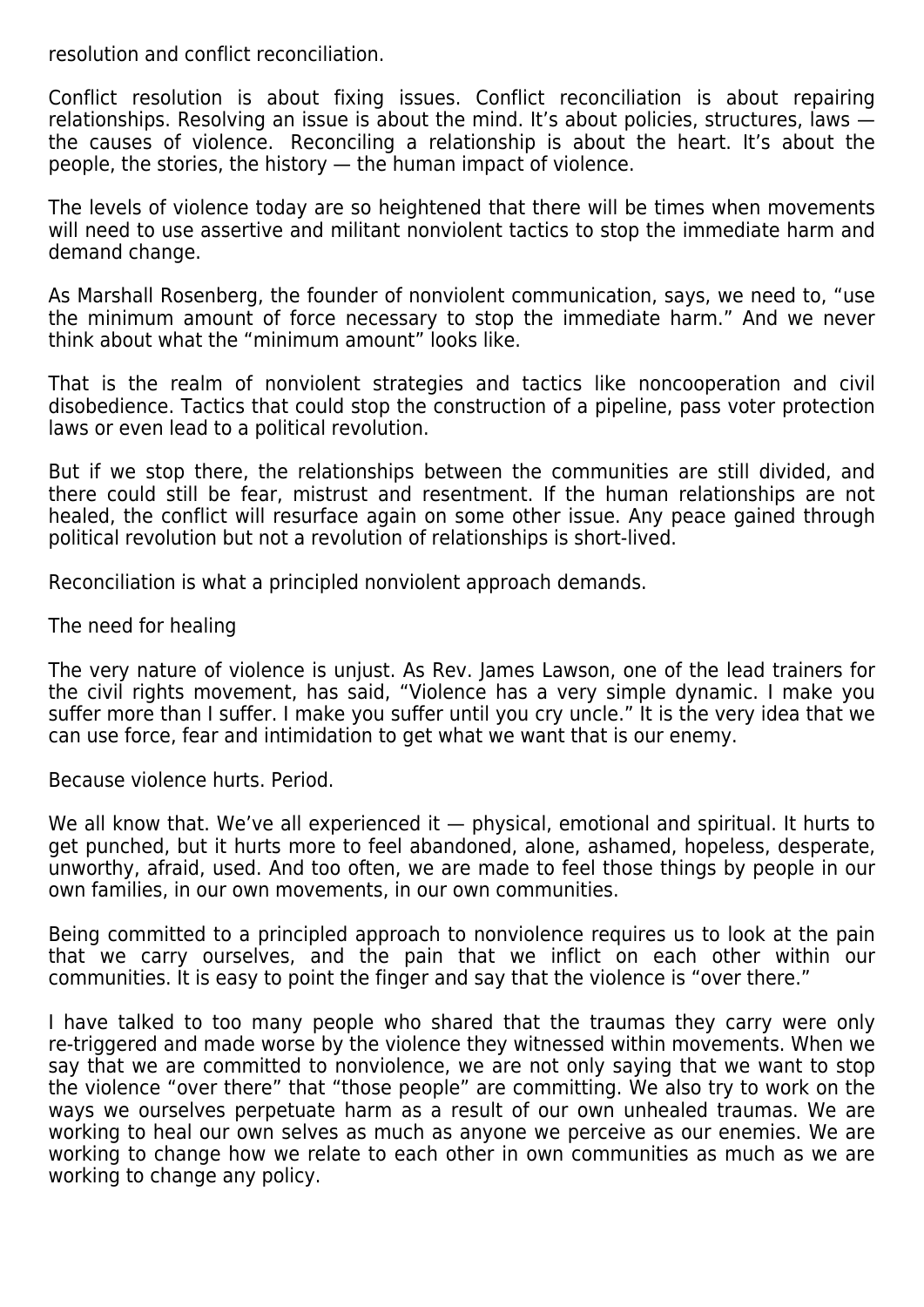Whether you live in an impoverished community or work in law enforcement where your job is to dehumanize people all day, we are not a healthy society. It hurts to witness violence, it hurts to experience violence, and it hurts to inflict violence. Each causes trauma.

Yes, we need to fight. But only so that we can create spaces to heal and to build.

Beloved community

"We are caught in an inescapable network of mutuality, tied in a single garment of destiny," King wrote in his Letter from a Birmingham Jail. "Whatever affects one directly, affects all indirectly."

This universal truth comes out in many cultures and traditions throughout the world. The aboriginal peoples in Australia teach us, "If you have come here to help me, you are wasting your time. But if you have come because your liberation is bound up with mine, then let us work together."

That is the vision of beloved community. A world where we acknowledge our interdependence — our "inter-being," as Buddhist teacher Thich Nhat Hanh says.

My liberation is bound up in yours. That is a beautiful concept, and a popular quote in many progressive circles. But to what extent do we really believe it? Is our liberation bound up with the liberation of some and not others? How about people who voted for Donald Trump or people who have hurt us personally? Who draws that line? Do some people fall out of the "network of mutuality" that King talked about?

What does it look like to work together to "liberate" those who commit harm? What does it mean to acknowledge that being oppressed hurts, but being an oppressor also destroys your soul? The privileges of being an oppressor doesn't take away the violence that gets internalized when you hurt someone.

Beloved community is not about loving the people who are easy to love. It is about cultivating "agape" — a Greek word for unconditional love for all of humanity, including those who are difficult to love.

King said that the civil rights movement was a movement for the bodies of black folks and the souls of white folks. He acknowledged that being a white supremacist destroys your soul. To have so much judgment and hatred in your heart is an act of violence you do to yourself, and part of the goal of the movement was to help them. To bring them back into the network of mutuality and to remind them that they are part of beloved community.

Because our liberation depends on it.

Faith in people

The core of the theory of nonviolence for me has become an unwavering faith in the nature of humanity. That at our core, we are a species that wants to live in peace and wants to be in service and relationship; that we have the resiliency to heal no matter how hurt we are, and we have the ability to transform no matter how much harm we've caused.

We get asked all the time in our workshops, "Well, isn't violence just part of human